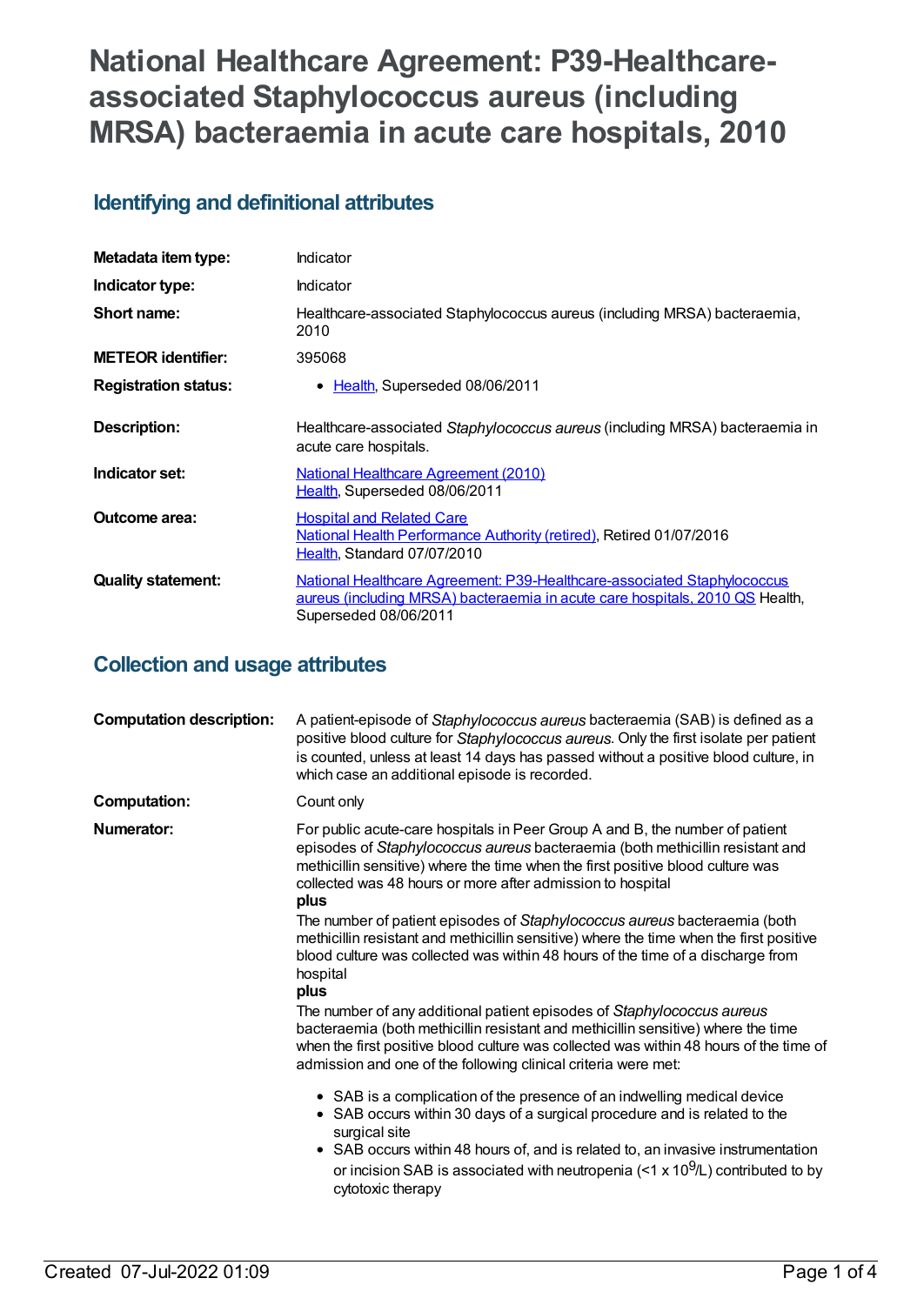#### **Data Element**

Episode of admitted patient care—condition onset flag

**Data Source**

[State/territory](https://meteor.aihw.gov.au/content/402699) infection surveillance data

**Guide for use**

Data source type: Administrative by-product data

#### **Data Element / Data Set**

#### **Data Element**

Episode of care—additional diagnosis

**Data Source**

[State/territory](https://meteor.aihw.gov.au/content/402699) infection surveillance data

**Guide for use**

Data source type: Administrative by-product data

#### **Data Element / Data Set**

**Data Element**

Establishment—organisation identifier (Australian)

**Data Source**

[State/territory](https://meteor.aihw.gov.au/content/402699) infection surveillance data

#### **Guide for use**

Data source type: Administrative by-product data

#### **Data Element / Data Set**

#### **Data Element**

Hospital service—care type

**Data Source**

[State/territory](https://meteor.aihw.gov.au/content/402699) infection surveillance data

#### **Guide for use**

Data source type: Administrative by-product data

#### **Data Element / Data Set**

#### **Data Element**

Person—person identifier

#### **Data Source**

[State/territory](https://meteor.aihw.gov.au/content/402699) infection surveillance data

#### **Guide for use**

Data source type: Administrative by-product data

**Denominator:** No denominator required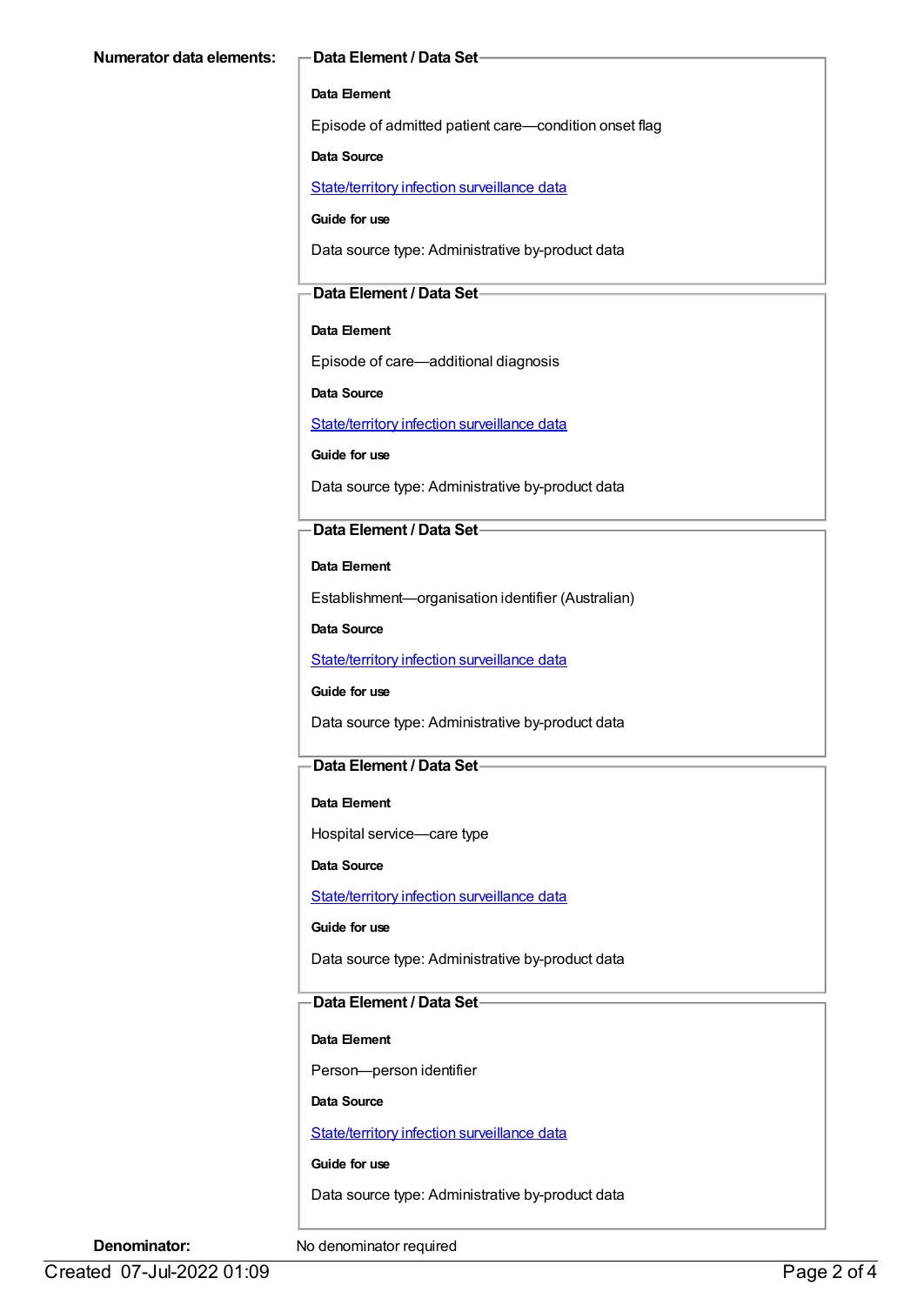| Disaggregation data<br>elements: | Data Element / Data Set-                                                                                                  |
|----------------------------------|---------------------------------------------------------------------------------------------------------------------------|
|                                  | Data Element                                                                                                              |
|                                  | Establishment—Australian state/territory identifier                                                                       |
|                                  | Data Source                                                                                                               |
|                                  | State/territory infection surveillance data                                                                               |
|                                  | Guide for use                                                                                                             |
|                                  | Data source type: Administrative by-product data                                                                          |
| Comments:                        | Specified disaggregation: Nationally and state/territory by Indigenous status,<br>remoteness area and SEIFA of residence. |
|                                  | Available disaggregation: State/territory.                                                                                |

#### Most recent data available for 2010 CRC baseline report: 2008-09.

# **Representational attributes**

| <b>Representation class:</b> | Rate    |
|------------------------------|---------|
| Data type:                   | Real    |
| Unit of measure:             | Episode |
| Format:                      | NN[N]   |
|                              |         |

# **Indicator conceptual framework**

| <b>Framework and</b> | Safety |
|----------------------|--------|
| dimensions:          |        |

### **Data source attributes**

| Data sources: | Data Source                                 |
|---------------|---------------------------------------------|
|               | State/territory infection surveillance data |
|               | <b>Frequency</b>                            |
|               | Annual                                      |
|               | Data custodian                              |
|               | State/territory health authorities          |

## **Accountability attributes**

| <b>Reporting requirements:</b>                         | National Healthcare Agreement                                                                                                                                                                 |
|--------------------------------------------------------|-----------------------------------------------------------------------------------------------------------------------------------------------------------------------------------------------|
| <b>Organisation responsible</b><br>for providing data: | Australian Institute of Health and Welfare                                                                                                                                                    |
| <b>Benchmark:</b>                                      | Related National Partnership Agreement benchmark/target:                                                                                                                                      |
|                                                        | The rate of Staphylococcus aureus (including MRSA) bacteraemia is no more than<br>2.0 per 10,000 occupied bed days for acute care public hospitals by 2011–12 in<br>each state and territory. |